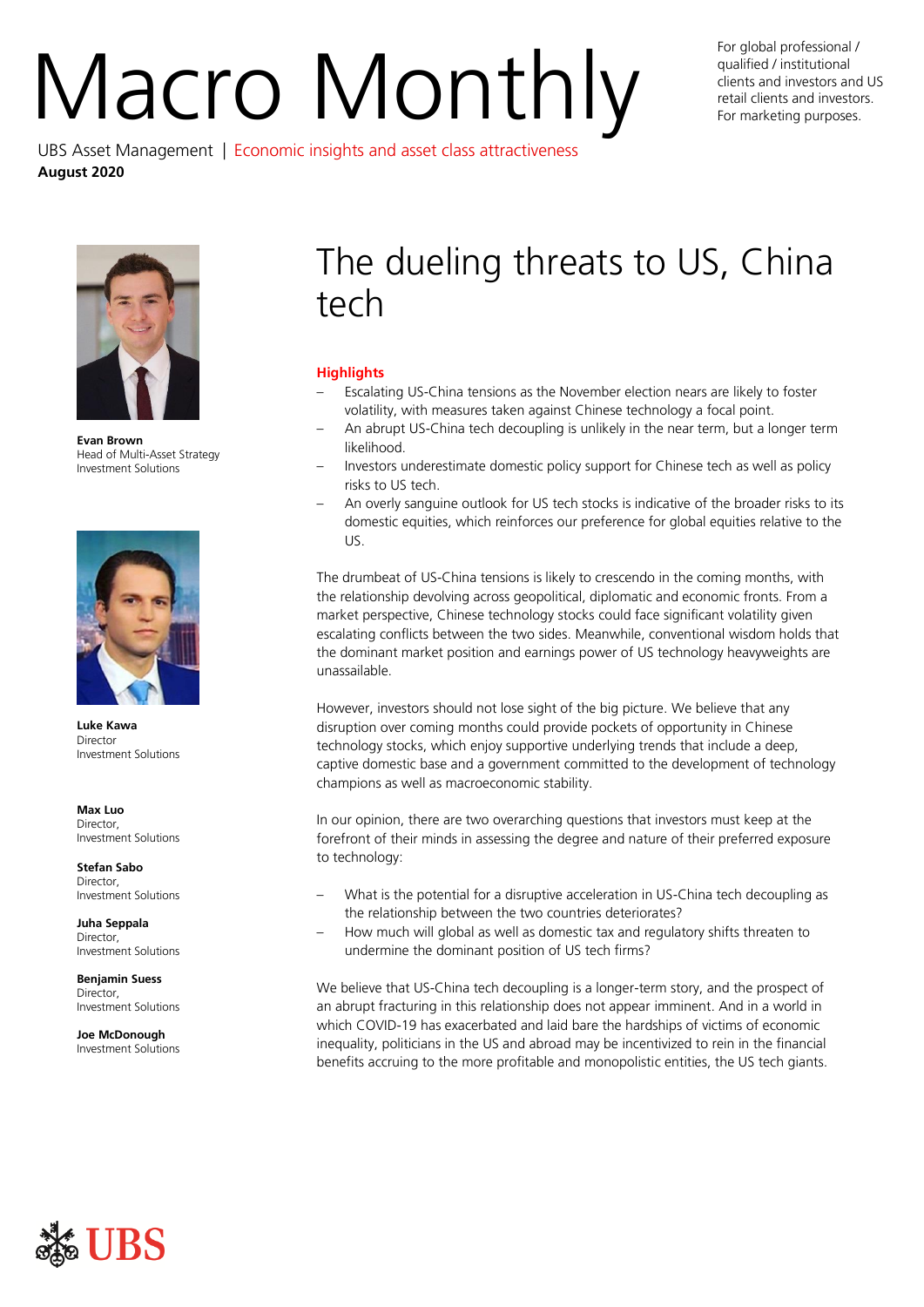





Nonetheless, a degree of portfolio protection is also prudent in light of the growing rifts between the world's two largest economies in the coming months. As such, we remain long the US dollar relative to cyclical Asian currencies, like the Taiwanese dollar and Korean won, which would likely come under acute pressure should tensions between the two sides – trade or otherwise – flare up.

### **Cold tech war, not hot**

There is bipartisan support in the US for using all means necessary – legislation, executive orders and soft power – to limit China's ascension in global technology and allay national security concerns surrounding the potential deployment of Chinese communications technology in the US and other parts of the developed world.

But the most at-risk segments of the Chinese market seem priced to reflect some of these downside risks, while evidence from the trade dispute implies a full clampdown on the Chinese technology sector is not in the best interest of the US.

Chinese stocks still bear scars from the trade war that preceded the Phase 1 agreement signed in early 2020, judging by the gap in returns between Chinese stocks with heavy exposure to the US and American firms that generate a substantial share of revenues from the world's second-largest economy since the 2016 US election. All of the relative underperformance of broad proxies for Chinese tech vs. their US peers occurred during a six-month span in 2018 when the trade conflict began.

A détente on trade was reached before the US imposed tariffs on imports of popular consumer goods from China, indicative of the US administration's reluctance to introduce measures that are too visible to consumers or too disruptive to some of the biggest US technology companies. Turning





Source: UBS Asset Management, Bloomberg. Data as of 28 July 2020. Red box indicates 2018 launch of US tariffs on Chinese imports.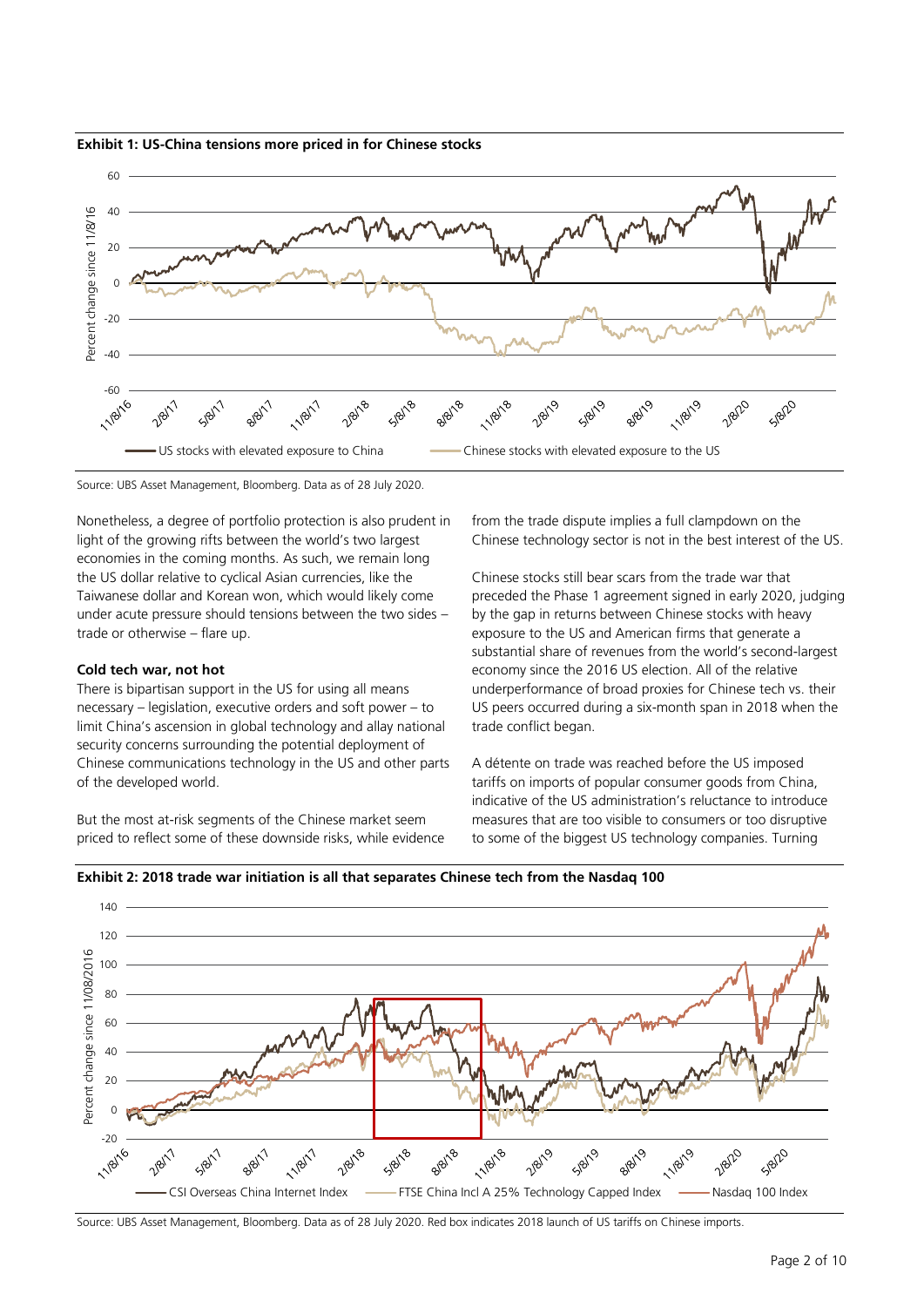from a trade war to a tech-centric war would accentuate those pressure points. For instance, a blanket ban on major Chinese smart phone producers would see US technology excluded from roughly 50% of global annual sales in that market.

Huawei has garnered the most attention and action from the US government. No other Chinese firm involved in physical technology has the same stature on the global stage, and its 5G ambitions pose untenable security challenges. This unique set of circumstances suggests extrapolating directly from the US-Huawei relationship to the rest of the Chinese tech ecosystem is not an appropriate base scenario, and closer to a worst case outcome. The rollout of additional export controls may introduce more complications for both US and Chinese technology companies, but are likely to be sufficiently porous in the short term rather than an inviolable supply chain severance.

The scale of the mutually assured damage to both US and Chinese companies that would follow a "sudden stop" moment of tech decoupling suggests the US government will instead continue to gradually refine the mechanisms by which it restricts China's access to technology.

# **Domestic fortresses**

As is the case with leading US firms, a more expansive definition than the IT sector is required to capture Chinese leaders who make extensive use of technology or online platforms but fall in the communication services or consumer discretionary sectors.

This broader group of Chinese tech leaders – Tencent, Alibaba, Baidu, Meituan-Dianping, and JD.com – have much more concentrated domestic exposure than the FANG stocks, Microsoft, or Apple in the US, and have a much larger weighting in MSCI China than the traditional IT sector. These companies are important sources of demand for high-tech products produced around the world rather than a meaningful part of global supply chains.

Despite their size and pervasive reach, Chinese technology heavyweights are not frequently at odds with the domestic authorities. The propensity for cooperative, symbiotic

relationships between industry titans and the state entails that dominant positions are a feature, not a bug. This relatively insular position and access to a significant, captive domestic market may prove a stabilizing force for China's biggest companies, as there are fewer regulatory points of conflict and a ruling class whose commitment to macroeconomic stabilization and the success of technology is resolute.

Beijing has also shown an increasing willingness to underwrite activity in the traditional IT sector in a bid for eventual import substitution (Made in China 2025, a state-led industrial policy that seeks to make China dominant in global high-tech manufacturing), enhancing this structural trend. Money is no panacea in a worst-case scenario that includes the loss of foundational US technologies, but does help reduce the ramifications of any cyclicality in Chinese tech and offset the adverse impacts of restrictive US policies. For instance, Huawei was able to grow revenues at a double digit pace year-on-year in the first half of 2020 thanks to its leading position in the domestic smartphone market and demand from state-owned Chinese enterprises across a variety of business units.

## **Global Presence, global stakeholders**

The ability of US tech heavyweights to post persistently elevated profitability or add to their commanding global footprints will be challenged by politicians who question aspects of their business models that provide this dominant market position and how little their tax burden is proportional to their size and success.

A bipartisan consensus of US politicians favors more scrutiny of domestic technology giants, which have come under fire over low effective tax rates, tolerance of disinformation, privacy concerns and anti-competitive behavior.

Democrats would likely be more aggressive and thorough in redressing the perceived societal and economic ills linked to the sector. Current polling and prediction markets suggest that if the November US election were held today, the expectation would be for Democratic candidate Joe Biden to prevail, with the Democrats retaining control of the House of Representatives while also taking the Senate. Biden's plan calls

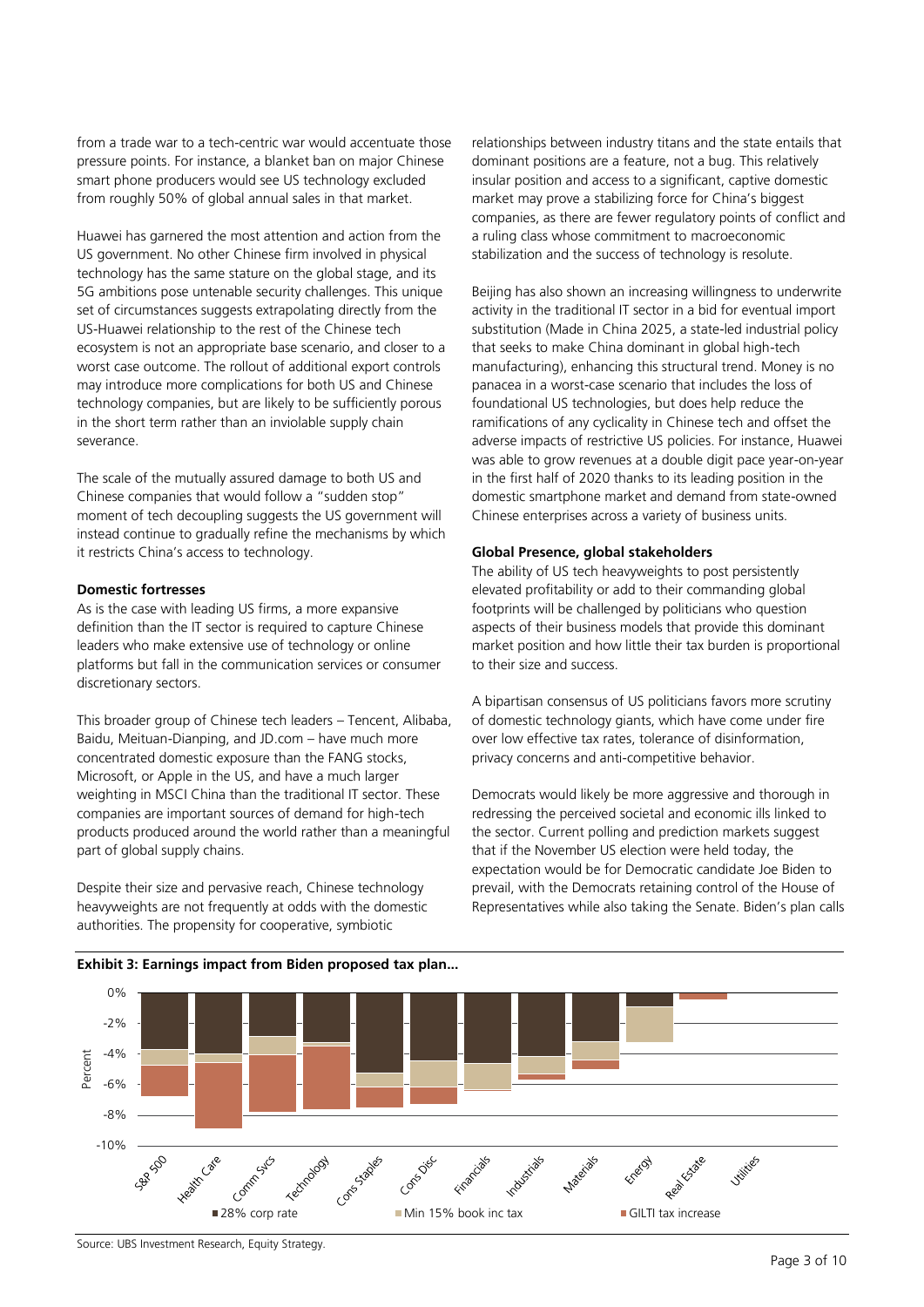for a tax on minimum book income and a higher rate levied on profits associated with intangible assets shifted to a lower-tax foreign locale. US tech multinationals would be among the most negatively affected by these measures. Foreign governments are also likely to push for taxes as well, based on these firms' substantial international presences.

While any antitrust campaigns may take years to produce tangible actions, any traction on this issue could cause investors to question whether the longer-term earnings power of many leading companies would be sustainable under current valuations. Conversely, these firms may prove relatively immune from political breakup pressures under the pretense that they are domestic champions integral to maintaining US

technological superiority.

# **What's in the price?**

The pandemic has likely accelerated technology adoption and pulled forward digitization. This thesis has been embraced much more by investors in US IT stocks compared to their Chinese peers, judging by the relatively muted earnings outperformance vs. the benchmark expected for the latter over the next 12 months.

Chinese IT stocks have typically traded at a meaningful premium to their US rivals on a forward price to earnings basis, though this has materially ebbed since the start of the trade war in 2018.



**Exhibit 4: Chinese tech returns, earnings dwarf US**

Source: UBS-AM, Bloomberg. Data as of 27 July 2020.



**Exhibit 5: US tech valuation premium elevated vs. benchmark**

Source: UBS Asset Management, Bloomberg. Data as of 27 July 2020.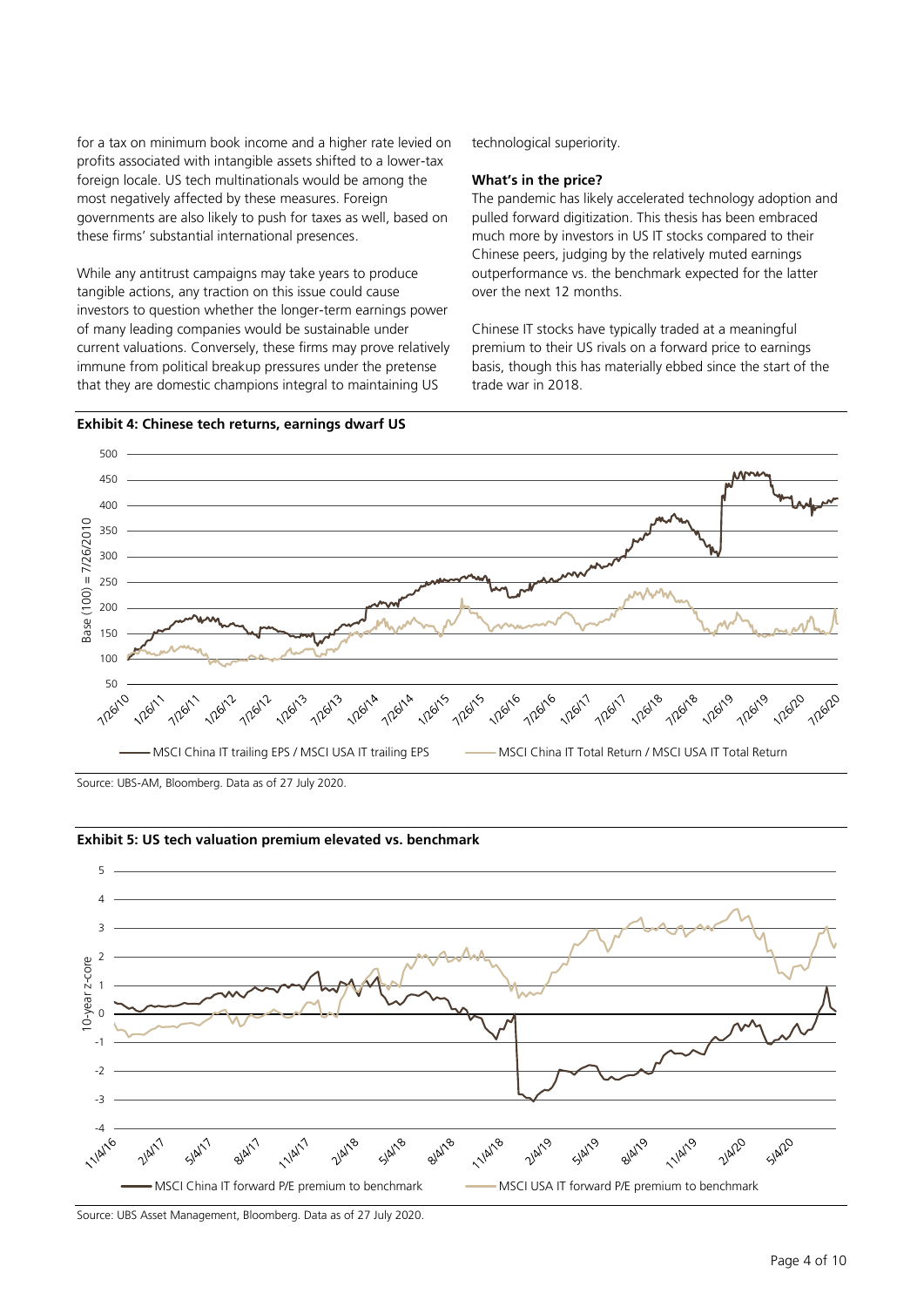Higher valuations are also indicative of the past cycle's trend in earnings growth, with Chinese IT handily outstripping its US counterpart. And compared to other Chinese equities, tech stocks aren't at historically stretched levels, in stark contrast to the setup stateside. The MSCI USA IT index has a multiple that's two standard deviations above that of the MSCI USA based on the past decade of observations; the comparable premium for MSCI China IT is only modestly above average. Pure IT is a relatively limited part of the MSCI China Index, but this differential in the relative valuation premium also generally holds for some of the biggest companies in these markets, like Alibaba and Tencent in China and Amazon and Microsoft in the US.

The US tech sector is the preeminent source of software stocks globally, which account for one-third of the index and can exhibit defensive characteristics during periods of economic stress. China's tech sector is more physically oriented, with nearly 60% weighted in technology hardware and equipment. Semis account for just more than one-fifth of the tech sector in China, and a little less than that level in the US. This industry composition would also tend to work more in China's favor at the onset of an early cycle environment.

# **Conclusion**

Based on both US-China tensions and valuations relative to benchmark, there is more good news priced into American stocks – even as a potential turning point on taxation and regulation looms. That sets a high bar that may lead to more scope for disappointment should the underlying fundamentals show any signs of deterioration.

A preference for Chinese equities is reflective of our asset allocation, which sees more value in early-cycle trades and favors exposures outside the US. The upcoming November election is just one example of the broader risks facing US risk assets. In addition, the US's poor ability to control the COVID-19 virus relative to other advanced economies, ensuing implications for the timing as well as durability of the economic recovery, and step-down in fiscal support leave us broadly negative on the US dollar and more positive on global risk assets.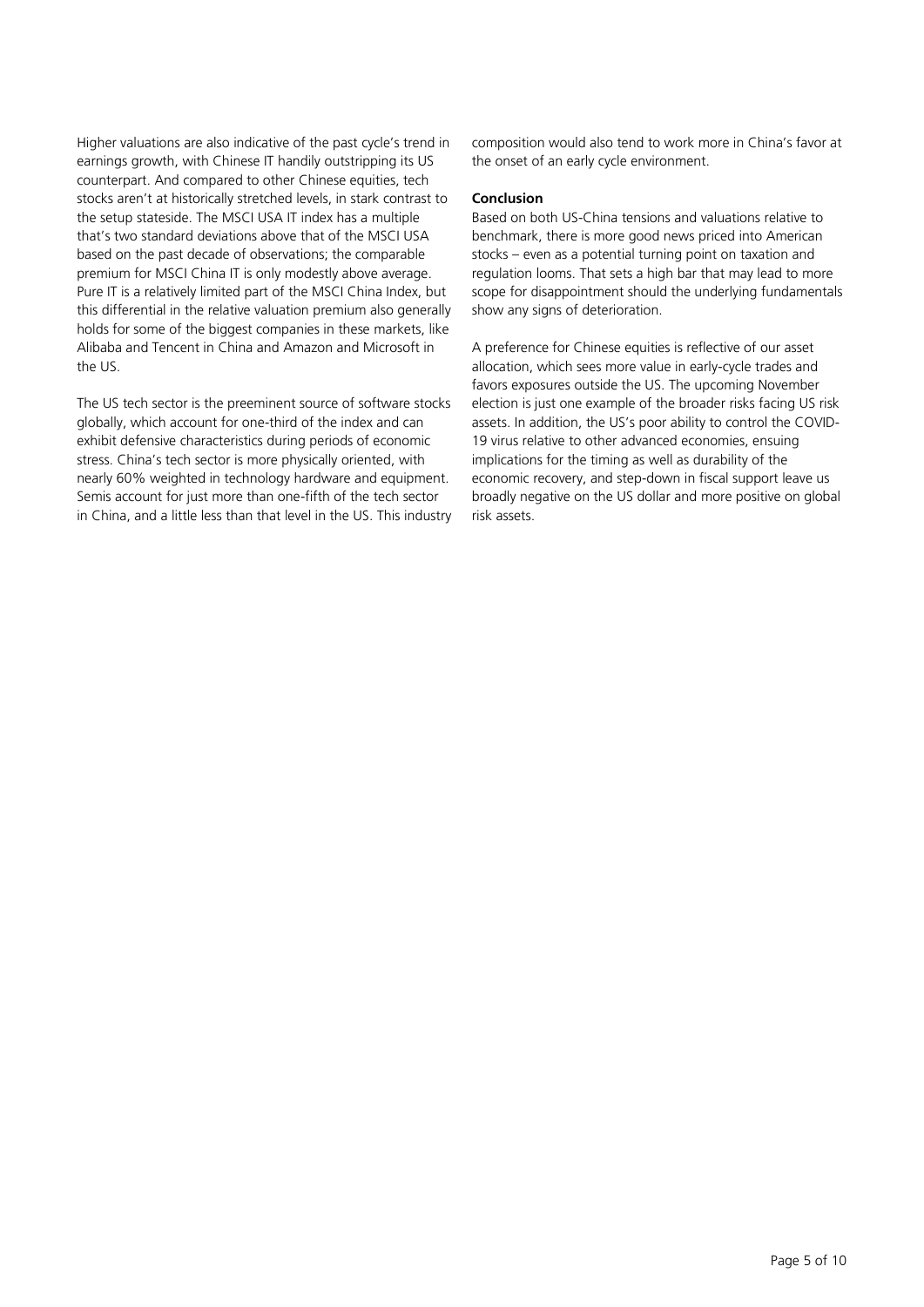

# **Asset class attractiveness**

The chart below shows the views of our Asset Allocation team on overall asset class attractiveness, as well as the relative attractiveness within equities, fixed income and currencies, as of 30 July 2020.



Source: UBS Asset Management Investment Solutions Macro Asset Allocation Strategy team as at 30 July 2020. Views, provided on the basis of a 3-12 month investment horizon, are not necessarily reflective of actual portfolio positioning and are subject to change.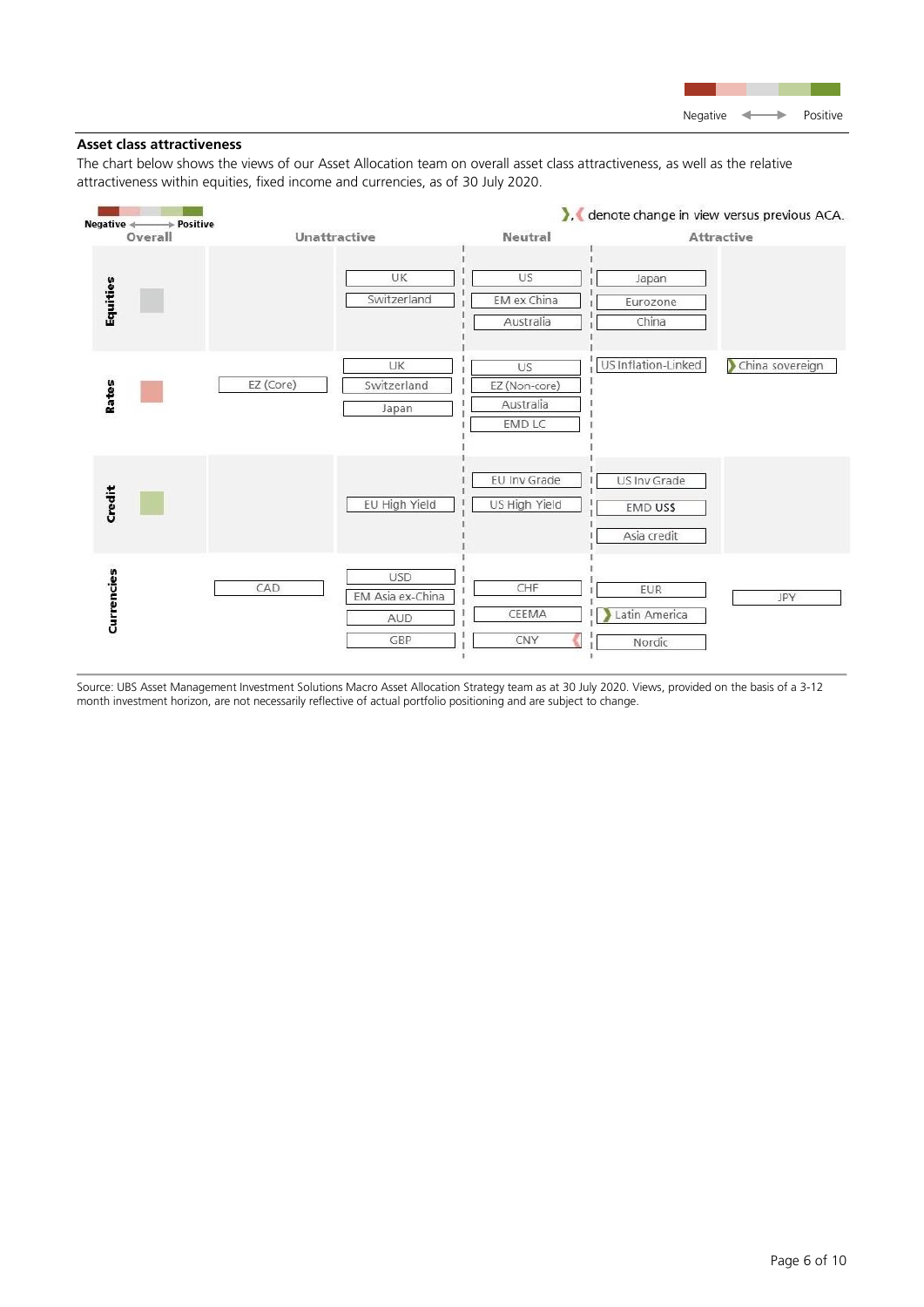

| <b>Asset Class</b>                        | Overall<br>signal | <b>UBS Asset Management's viewpoint</b>                                                                                                                                                                                                                                                                                                                                                                                                                                                                                                                                                                                                                                                                                                                                                                                                                                                                                                                                   |
|-------------------------------------------|-------------------|---------------------------------------------------------------------------------------------------------------------------------------------------------------------------------------------------------------------------------------------------------------------------------------------------------------------------------------------------------------------------------------------------------------------------------------------------------------------------------------------------------------------------------------------------------------------------------------------------------------------------------------------------------------------------------------------------------------------------------------------------------------------------------------------------------------------------------------------------------------------------------------------------------------------------------------------------------------------------|
| <b>Global Equities</b>                    |                   | - Global equities continue to price in a brisker economic normalization and associated<br>earnings recovery than we think is likely. Consumer and business scarring should limit<br>the extent of the recovery despite the immense monetary and fiscal accommodation.<br>We are cognizant of the possibility that risk assets become divorced from fundamentals<br>and overshoot to the upside amid an inflection point in economic activity, especially if<br>the initial burst of growth fosters the perception of a V-shaped rebound. However,<br>structurally higher multiples may ultimately be warranted should governments and<br>central banks successfully implement countercyclical macroeconomic policy and the<br>current experience is perceived to be a useful template to address future downturns.<br>We are neutral global equities and focused on relative value opportunities that offer<br>attractively priced exposure to the turn in global growth. |
| <b>US Equities</b>                        | L.                | - US equities continue to command premium valuations. The sectoral composition drives<br>this dynamic, with a higher weighting towards acyclical defensive technology than<br>other bourses. This characteristic may not prove a boon in the event that investors aim<br>to boost cyclical exposure.<br>- Civil unrest, subpar health outcomes among developed economies, and an ascension<br>of political uncertainty ahead of the November election loom as acutely American risks<br>with asymmetric downside potential.<br>- Nonetheless, unprecedented support from the Federal Reserve and the combination of<br>a hefty capital account surplus coupled with a global search for yield in a low-growth<br>backdrop diminish the left-tail risk while sustaining right-tail outcomes.                                                                                                                                                                               |
| <b>Ex-US Developed</b><br>market Equities | $\Box$            | - The relatively attractive valuation of non-US equities in advanced economies must be<br>balanced against their significant global exposure in what is shaping up to be an<br>uneven recovery with trade volumes remaining depressed.<br>- Pockets of value can be found in Japan and portions of the European market such as<br>banks and Italy. Countries with significantly above-average public health outcomes and<br>fiscal impulses, namely Germany and Japan, are particularly attractive options to play<br>divergent economic outcomes associated with differing policy responses.                                                                                                                                                                                                                                                                                                                                                                             |
| <b>Emerging Markets</b><br>(EM) Equities  | $\mathbb{R}^n$    | - The stabilization of growth in China, one of our macroeconomic themes, is a positive<br>for the cohort, particularly for countries with the tightest economic and financial<br>linkages. However, a more conservative Chinese stimulus will limit positive spillovers,<br>with a lackluster outlook for global trade an overhang for EM at large. Korea's success<br>in overcoming the pandemic also makes domestic equities more attractive than the<br>broad EM index.<br>- The lack of flattening in the infection curve for many other EMs will delay a return to<br>economic health, but this headwind must be balanced against the potential for an<br>expansion in risk appetite and a less negative trend in earnings expectations.                                                                                                                                                                                                                             |
| <b>China Equities</b>                     |                   | - China's superior fiscal and monetary capacity to respond to shocks along with its first-<br>in, first-out status on the global pandemic have allowed domestic equities to hold up<br>better in 2020 compared to emerging market equities as a whole. We believe this<br>relative resilience will be sustained, with Beijing indicating a commitment to prioritize<br>employment and relax the deleveraging campaign.<br>- Headline risk will rise as the US election draws nearer, with bipartisan support for a<br>tougher stance towards the world's second-largest economy due to the condition of<br>trade, the COVID-19 crisis, and Hong Kong's autonomy. So long as the Phase 1 trade<br>deal remains intact, we believe the relative downside for Chinese equities is limited.<br>- State support for fostering a healthy bull market and ensuing pickup in retail activity<br>may also spur two-way volatility.                                                 |
| <b>Global Duration</b>                    | L.                | - The long end of sovereign curves can serve as a release valve for any signs of economic<br>optimism as central bank commitments to keep policy rates low remain credible.<br>- Nonetheless, sovereign fixed income continues to play an important diversifying role in<br>portfolio construction. Inflation-linked US debt is preferred to plain vanilla Treasuries,<br>given the likelihood that any sustained back-up in yields will be concentrated in<br>inflation breakevens.                                                                                                                                                                                                                                                                                                                                                                                                                                                                                      |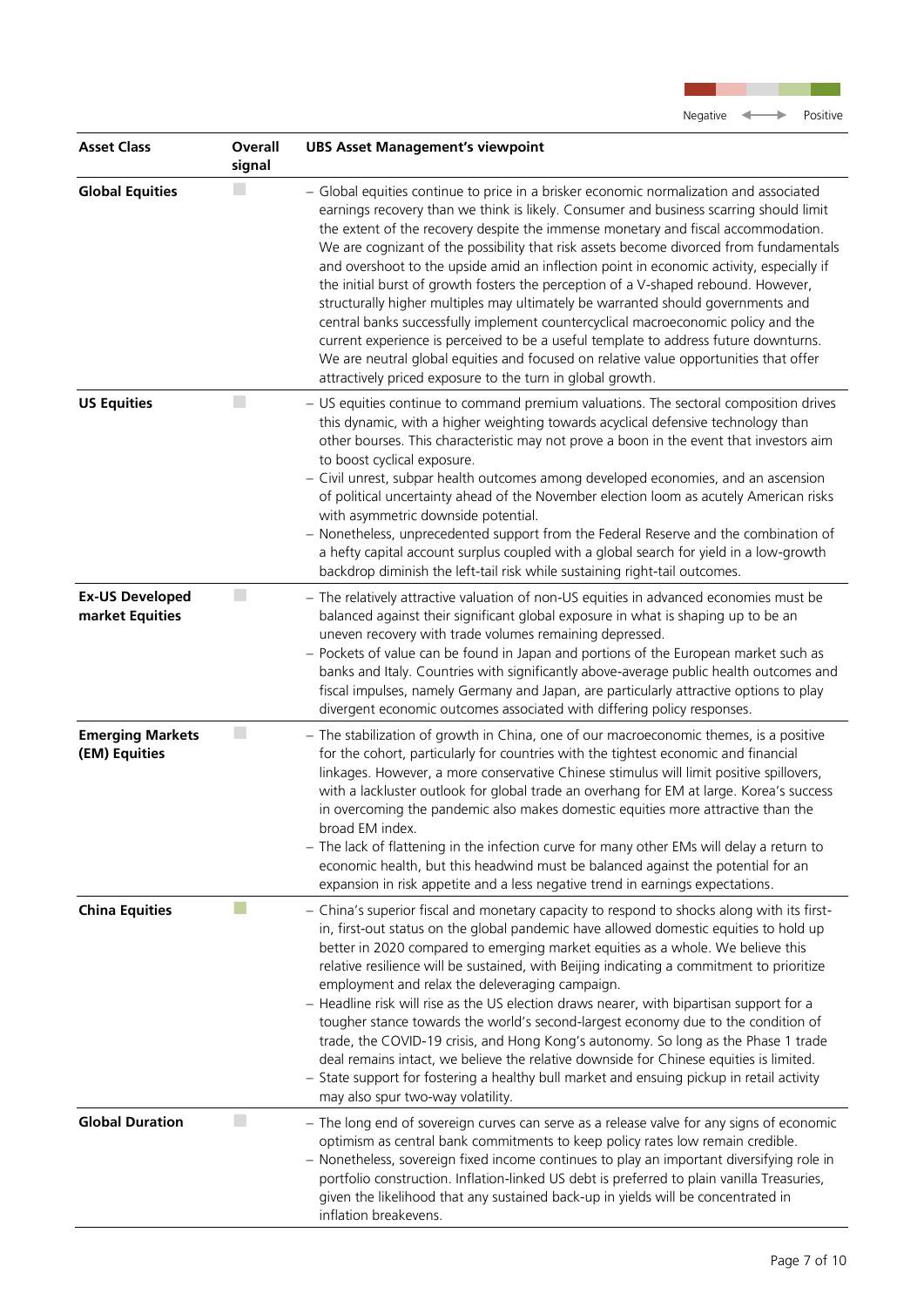

| <b>Asset Class</b>                                                    | Overall<br>signal           | <b>UBS Asset Management's viewpoint</b>                                                                                                                                                                                                                                                                                                                                                                                                                                                                                                                                           |
|-----------------------------------------------------------------------|-----------------------------|-----------------------------------------------------------------------------------------------------------------------------------------------------------------------------------------------------------------------------------------------------------------------------------------------------------------------------------------------------------------------------------------------------------------------------------------------------------------------------------------------------------------------------------------------------------------------------------|
| <b>US Bonds</b>                                                       |                             | - US Treasuries should remain the world's preeminent safe haven and top source of risk-<br>free yield, despite the year-to-date convergence in core borrowing costs among<br>sovereigns. The Federal Reserve's immense quantitative easing is an important<br>countervailing force against even more dramatic issuance. We expect a continued<br>steepening in the yield curve over time. Tweaks to the central bank's asset purchasing<br>program or explicit messaging would likely be deployed to cap any increase in yields<br>deemed detrimental to the burgeoning recovery. |
| Ex-US<br>Developed-market<br><b>Bonds</b>                             |                             | - We continue to see developed-market sovereign yields outside the US as unattractive.<br>The Bank of Japan's domination of the Japanese government debt market and success<br>in yield curve control diminishes the use of the asset class outside of relative value<br>positions. The potential for European fiscal integration is a factor that may support<br>periphery spreads, but perhaps at the expense of core borrowing costs, as well.                                                                                                                                 |
| <b>US Investment</b><br>Grade (IG)<br><b>Corporate Debt</b>           |                             | - We retain a favorable outlook thanks to enduring Fed support amid an improving<br>economic outlook. Even after a surge of issuance, US IG is one of the few sources of<br>quality yield available and therefore a likely recipient of ample global savings. The<br>duration risk embedded in high-grade debt may be a bigger detractor to future returns<br>over the near term than credit risk.                                                                                                                                                                                |
| <b>US High Yield Bonds</b>                                            | $\mathcal{L}_{\mathcal{A}}$ | - The recovery in commodity prices and trough in activity spurred a swift snapback in<br>spreads in Q2, with all speculative grades continuing to post robust gains early in Q3.<br>- Lingering concern on the durability of the economic recovery amid ebbing fiscal<br>support may result in persistent solvency risks that limit the appeal of the asset class.                                                                                                                                                                                                                |
| <b>Emerging Markets</b><br><b>Debt</b><br>US dollar<br>Local currency |                             | - Emerging market dollar-denominated bonds and Asian credit are enticingly valued and<br>poised to perform well in environments in which growth expectations improve or<br>stagnate, so long as highly adverse economic outcomes fail to materialize.<br>- The enhanced carry profile of local EM debt must be balanced against the potential for<br>currencies to serve as a release valve amid swelling fiscal and monetary policy<br>accommodation.                                                                                                                            |
| <b>Chinese Bonds</b>                                                  |                             | - Chinese government bonds have the highest nominal yields among the 10 largest fixed<br>income markets globally and have delivered the highest risk-adjusted returns of this<br>group over the last 5 and 10 years. The nation's sovereign debt has defensive<br>properties that are not shared by most of the emerging-market universe. We believe<br>that slowing economic growth, and inclusions to global bond market indices should<br>continue to push yields down during the next 3-12 months.                                                                            |
| <b>Currency</b>                                                       |                             | - Foreign exchange markets provide the cleanest expressions for relative value positions<br>across a variety of themes and time horizons, particularly protection in the event<br>downside risks manifest.<br>- The US dollar is overvalued. The shrinking US yield premium incentivizes global<br>investors to hedge dollar-denominated exposures and may herald a sustained turn the<br>greenback, especially in the event a global turn in activity endures and is accompanied<br>by stronger performance outside the US.                                                      |

Source: UBS Asset Management. As of 30 July 2020. Views, provided on the basis of a 3-12 month investment horizon, are not necessarily reflective of actual portfolio positioning and are subject to change.

# **A comprehensive solutions provider**

UBS Asset Management Investment Solutions manages USD 118.1 billion (as of 30 June 2020). Our 100+ Investment Solutions professionals leverage the depth and breadth of UBS's global investment resources across regions and asset classes to develop solutions that are designed to meet client investment challenges. Investment Solutions' macro-economic and asset allocation views are developed with input from portfolio managers globally and across asset classes.

For more information, contact your UBS Asset Management representative or your financial advisor.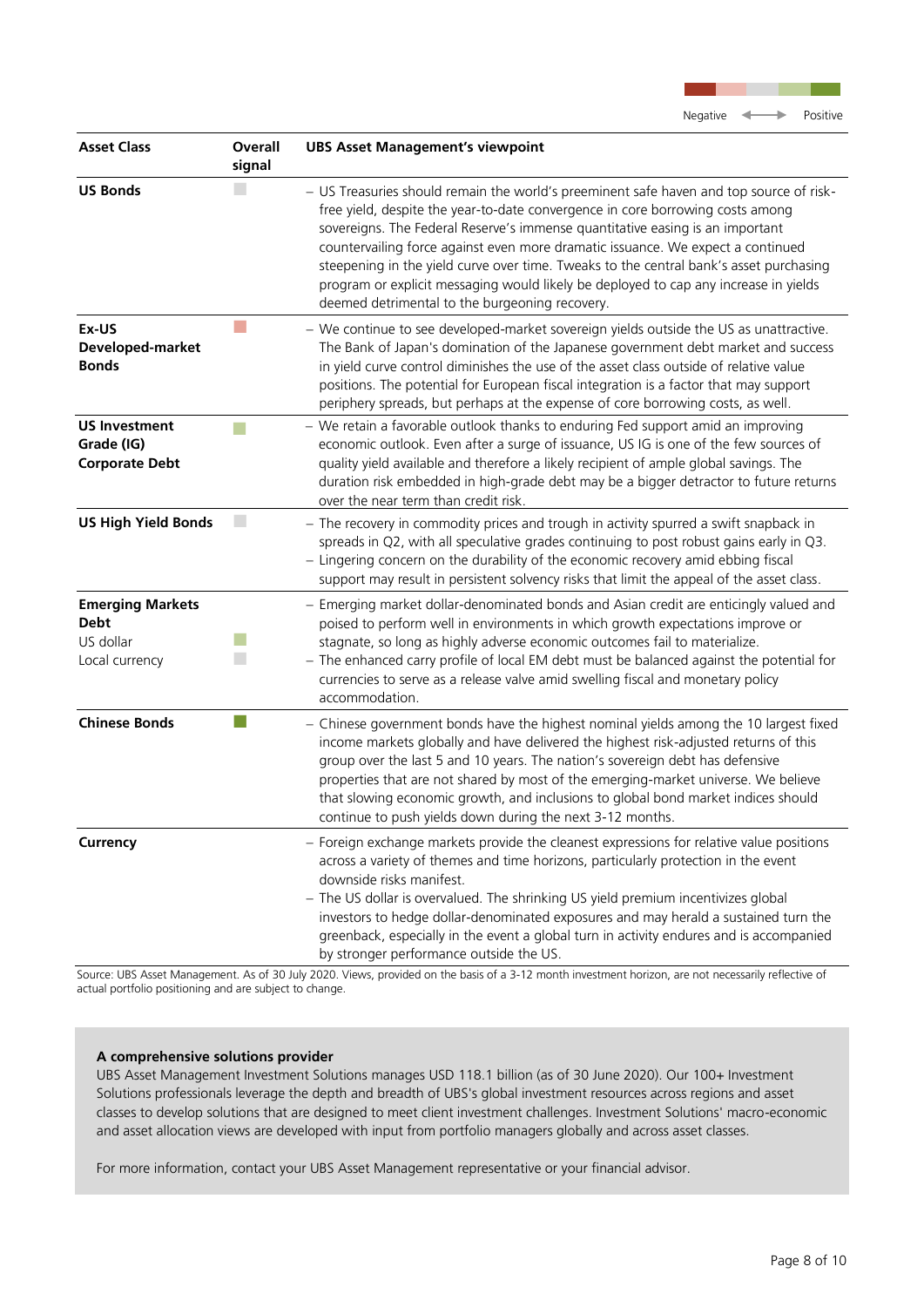#### **For marketing and information purposes by UBS. For global professional / qualified / institutional clients and investors and US retail clients and investors.**

This document does not replace portfolio and fund-specific materials. Commentary is at a macro or strategy level and is not with reference to any registered or other mutual fund.

#### **Americas**

The views expressed are a general guide to the views of UBS Asset Management as of July 2020. The information contained herein should not be considered a recommendation to purchase or sell securities or any particular strategy or fund. Commentary is at a macro level and is not with reference to any investment strategy, product or fund offered by UBS Asset Management. The information contained herein does not constitute investment research, has not been prepared in line with the requirements of any jurisdiction designed to promote the independence of investment research and is not subject to any prohibition on dealing ahead of the dissemination of investment research. The information and opinions contained in this document have been compiled or arrived at based upon information obtained from sources believed to be reliable and in good faith. All such information and opinions are subject to change without notice. Care has been taken to ensure its accuracy but no responsibility is accepted for any errors or omissions herein. A number of the comments in this document are based on current expectations and are considered "forward-looking statements." Actual future results, however, may prove to be different from expectations. The opinions expressed are a reflection of UBS Asset Management's best judgment at the time this document was compiled, and any obligation to update or alter forward-looking statements as a result of new information, future events or otherwise is disclaimed. Furthermore, these views are not intended to predict or guarantee the future performance of any individual security, asset class or market generally, nor are they intended to predict the future performance of any UBS Asset Management account, portfolio or fund.

#### **EMEA**

The information and opinions contained in this document have been compiled or arrived at based upon information obtained from sources believed to be reliable and in good faith, but is not guaranteed as being accurate, nor is it a complete statement or summary of the securities, markets or developments referred to in the document. UBS AG and / or other members of the UBS Group may have a position in and may make a purchase and / or sale of any of the securities or other financial instruments mentioned in this document. Before investing in a product please read the latest prospectus carefully and thoroughly. Units of UBS funds mentioned herein may not be eligible for sale in all jurisdictions or to certain categories of investors and may not be offered, sold or delivered in the United States. The information mentioned herein is not intended to be construed as a solicitation or an offer to buy or sell any securities or related financial instruments. Past performance is not a reliable indicator of future results. The performance shown does not take account of any commissions and costs charged when subscribing to and redeeming units. Commissions and costs have a negative impact on performance. If the currency of a financial product or financial service is different from your reference currency, the return can increase or decrease as a result of currency fluctuations. This information pays no regard to the specific or future investment objectives, financial or tax situation or particular needs of any specific recipient. The details and opinions contained in this document are provided by UBS without any guarantee or warranty and are for the recipient's personal use and information purposes only. This document may not be reproduced, redistributed or republished for any purpose without the written permission of UBS AG. This document contains statements that constitute "forward-looking statements", including, but not limited to, statements relating to our future business development. While these forward-looking statements represent our judgments and future expectations concerning the development of our business, a number of risks, uncertainties and other important factors could cause actual developments and results to differ materially from our expectations.

#### **UK**

Issued in the UK by UBS Asset Management (UK) Ltd. Authorised and regulated by the Financial Conduct Authority.

#### **APAC**

This document and its contents have not been reviewed by, delivered to or registered with any regulatory or other relevant authority in APAC. This document is for informational purposes and should not be construed as an offer or invitation to the public, direct or indirect, to buy or sell securities. This document is intended for limited distribution and only to the extent permitted under applicable laws in your jurisdiction. No representations are made with respect to the eligibility of any recipients of this document to acquire interests in securities under the laws of your jurisdiction. Using, copying, redistributing or republishing any part of this document without prior written permission from UBS Asset Management is prohibited. Any statements made regarding investment performance objectives, risk and/or return targets shall not constitute a representation or warranty that such objectives or expectations will be achieved or risks are fully disclosed. The information and opinions contained in this document is based upon information obtained from sources believed to be reliable and in good faith but no responsibility is accepted for any misrepresentation, errors or omissions. All such information and opinions are subject to change without notice. A number of comments in this document are based on current expectations and are considered "forward-looking statements". Actual future results may prove to be different from expectations and any unforeseen risk or event may arise in the future. The opinions expressed are a reflection of UBS Asset Management's judgment at the time this document is compiled and any obligation to update or alter forwardlooking statements as a result of new information, future events, or otherwise is disclaimed. You are advised to exercise caution in relation to this document. The information in this document does not constitute advice and does not take into consideration your investment objectives, legal, financial or tax situation or particular needs in any other respect. Investors should be aware that past performance of investment is not necessarily indicative of future performance. Potential for profit is accompanied by possibility of loss. If you are in any doubt about any of the contents of this document, you should obtain independent professional advice.

#### **Australia**

This document is provided by UBS Asset Management (Australia) Ltd, ABN 31 003 146 290 and AFS License No. 222605.

#### **China**

The securities may not be offered or sold directly or indirectly in the People's Republic of China (the "PRC"). Neither this document or information contained or incorporated by reference herein relating to the securities, which have not been and will not be submitted to or approved/verified by or registered with the China Securities Regulatory Commission ("CSRC") or other relevant governmental authorities in the PRC pursuant to relevant laws and regulations, may be supplied to the public in the PRC or used in connection with any offer for the subscription or sale of the Securities in the PRC. The securities may only be offered or sold to the PRC investors that are authorized to engage in the purchase of Securities of the type being offered or sold. PRC investors are responsible for obtaining all relevant government regulatory approvals/licenses, verification and/or registrations themselves, including, but not limited to, any which may be required from the CSRC, the State Administration of Foreign Exchange and/or the China Banking Regulatory Commission, and complying with all relevant PRC regulations, including, but not limited to, all relevant foreign exchange regulations and/or foreign investment regulations.